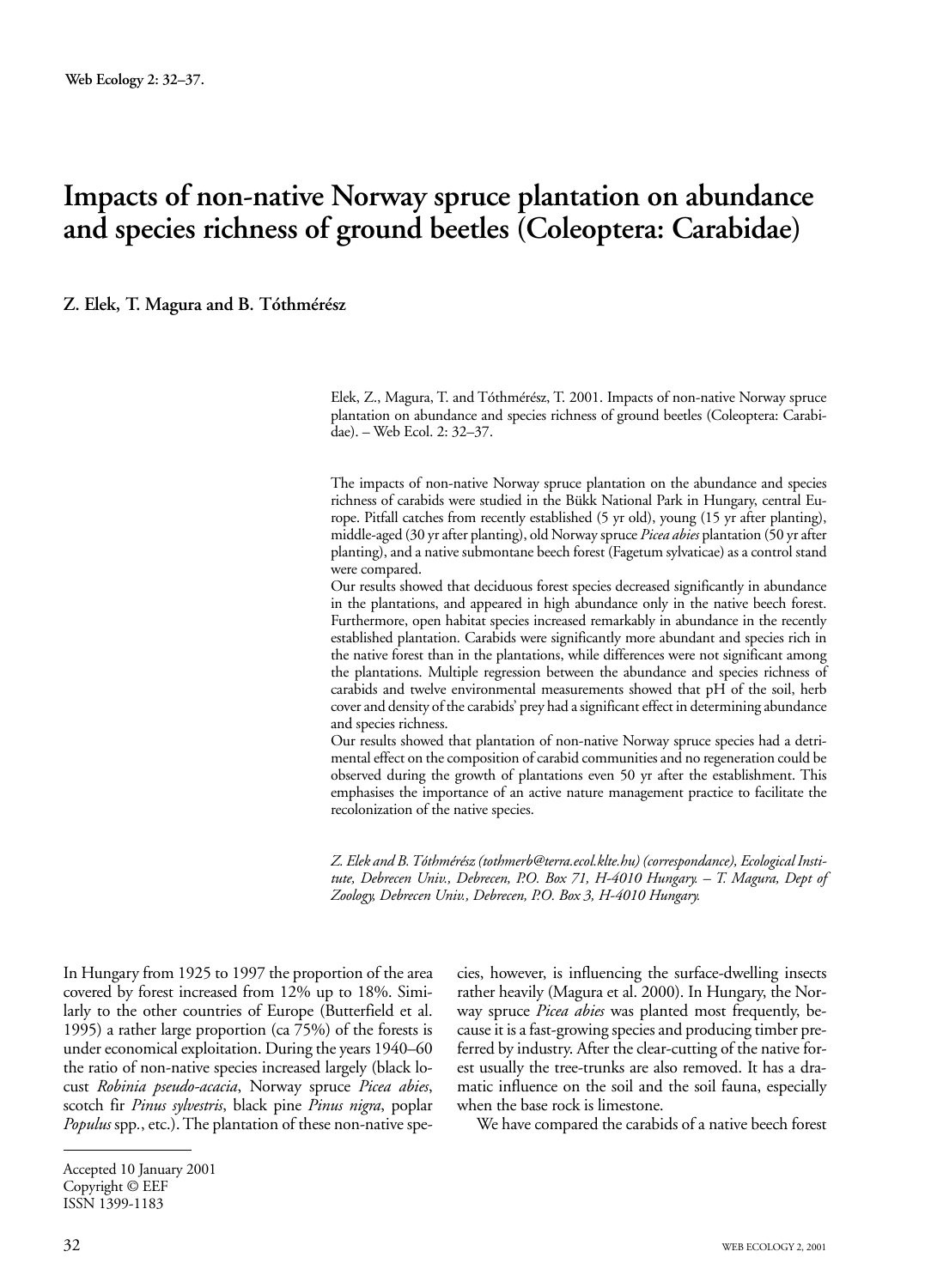and Norway spruce plantations of different ages with special emphasis on the conservational issues. We were especially interested whether there is any regeneration of the native carabid assemblage during the ageing of the plantations.

There are just a few published data from eastern Europe concerning the carabid fauna of conifer forests (Šustek 1981, Szyszko 1983). Our case, is notably different to these studies, because Norway spruce is not native to Hungary.

## **Materials and methods**

The study area was in the Bükk National Park in Hungary. The base rock is limestone; the climate is subcontinental. The typical native forest of the area is beech forest (Melitti-Fagetum). There were five sampling locations; four Norway spruce *Picea abies* plantations and a beech forest as a control area: 1) beech forest, 2) 5 yr old, 3) 15 yr old, 4) 30 yr old, 5) 50 yr old Norway spruce plantations. Each of the study locations was on a NW-slope; the distance between them was > 1 km, and their areas were 5–20 ha. Beetles were sampled using unbaited pitfall traps (diameter 100 mm, volume 500 ml) containing ethylene-glycol as a killing-preserving solution. Overall, there were 80 traps; 16 in each forest during the sampling procedure. Two trapping stations were established in each forest by placing eight traps (ca 4 m apart) in a grid to provide replications. Trapped individuals were collected monthly in 1998, from the start of April to the end of November, which was the main activity period of the species. It is a snow-free period in the studied region; before this period the soil is frozen.

We measured the environmental factors that may be relevant to the distribution of the carabids. They were measured every month on a typical sunny day in the morning. The temperature of the soil at a depth of 2 cm, the temperature at the soil surface, relative air humidity, soil pH, soil compactness, CaCO<sub>3</sub> content, organic matter content were measured next to each trap. We also estimated the cover of leaf litter, herbs, shrubs and canopy around each trap in a circle within radius of 1 m. We counted the number of individuals of the following taxa: Coleoptera, Chilopoda, Collembola, Diplopoda, Gastropoda, Isopoda, Orthoptera in the traps, because they are potential preys of carabids (Sergeeva 1994).

The characteristic species of the habitats were explored by the IndVal (Indicator Value) procedure (Dufrêne and Legendre 1997). It is a new and simple method to find indicator species or species assemblages characterising groups of samples or both. The novelty of this approach lies in the way that this method combines a species' relative abundance with its relative frequency of occurrence in the various groups of samples. The statistical significance of the species indicator values is evaluated using a randomisation procedure. Indicator species are defined as the most

characteristic species of each group, found mostly in a single group and present in the majority of sites belonging to that group. This duality, which is of ecological interest, is seldom completely exploited; often only the distribution of abundances in the groups is used. In these cases, species occupying only one or two sites in one habitat group and present only in that group (rare species) receive the same indicator value as species occupying all sites of that habitat group and found only in that group. However, there is an important difference between these two types of species. The first one is an asymmetrical indicator, according to the IndVal terminology: its presence cannot be predicted in all sites of one habitat, but contributes to habitat specificity. The second type of species is a true, symmetrical indicator: its presence contributes to habitat specificity and its presence can be predicted in all sites of the group. With the IndVal procedure it is possible to distinguish the two types of indicator species; species that have an indicator value > 55% are regarded as symmetrical indicator species. In many respects the IndVal approach is a quantitative characterisation of the idea of indicator species of the classical plant sociology, based on computerised randomisation procedure. This resemblance was also emphasised by Mc-Geoch and Chown (1998). Therefore, it would be better to name the so-called indicator species as quantitative character species.

Multiple linear non-stepwise regression analysis was used to explore the relationship between the forestry management cycle (beech forest, 5 yr old, 15 yr old, 30 yr old, and 50 yr old Norway spruce plantation), the number of individuals and the number of species and the environmental variables.

## **Results**

Altogether there were 2034 specimens of carabids in the traps, belonging to 34 species. It was indicated by ANOVA that the average number of carabid individuals per trap are significantly different (H=37.4510, DF=9,79, p<0.0001; Fig. 1A). The average number of individuals was significantly higher (p<0.05) in the native beech forest than in the Norway spruce plantations, and there were no significant differences between the average number of individuals in the case of Norway spruce plantations. The conclusion is very much the same for the species richness. ANOVA showed that the average number of species of carabids per trap was significantly different (H=40.5887, DF=9,79, p<0.0001; Fig. 1B). In the beech forest the average number of species of carabids was significantly higher (p<0.05) than in the Norway spruce plantations, and there were no significant differences between the plantations.

There were five characteristic groups of species explored by the IndVal method (Table 1): 1) characteristic species of the 50 yr old Norway spruce plantation; 2) closed canopy forest generalists that occurred in the forests with closed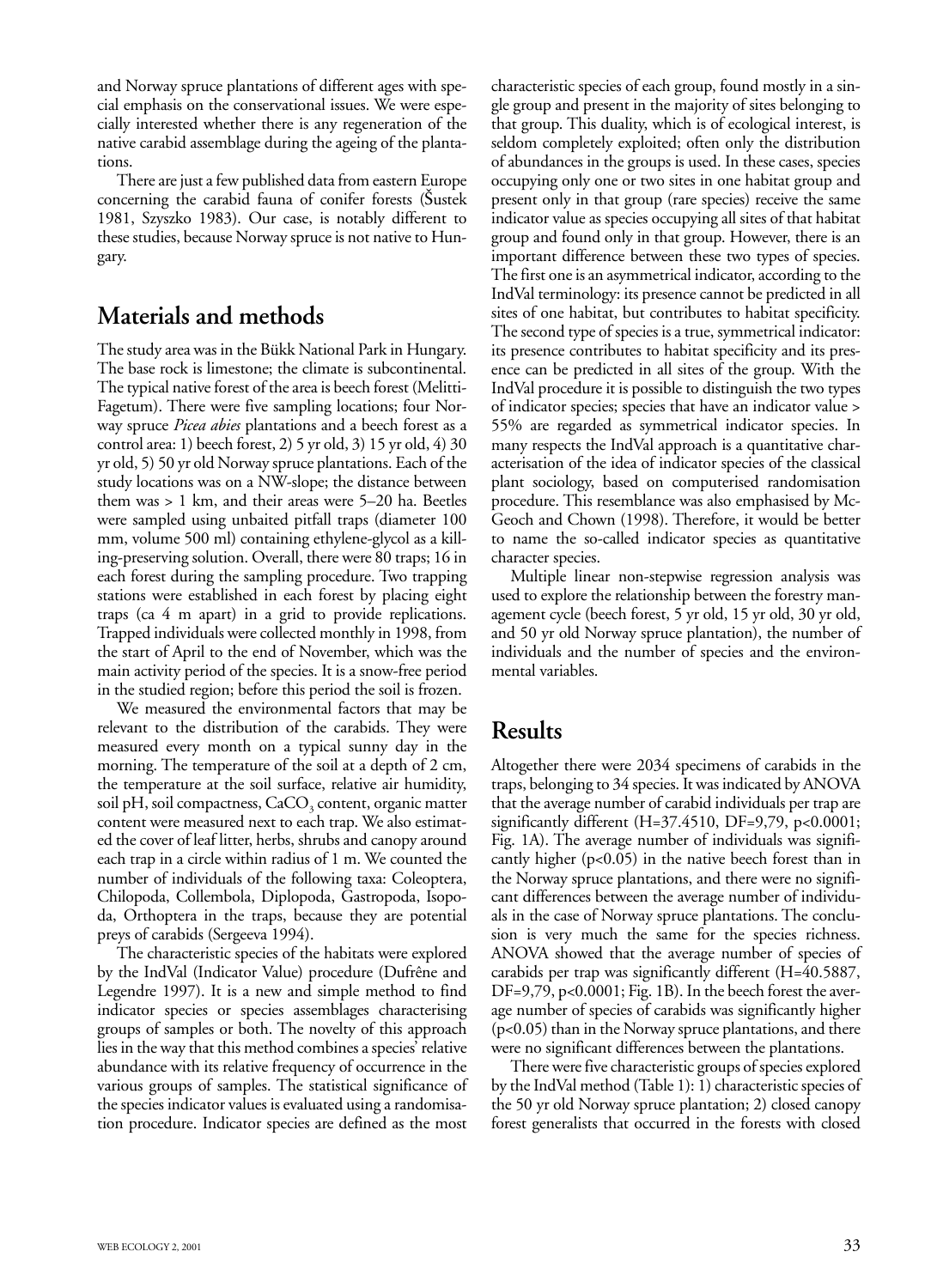

Fig. 1. Box and whisker plots of the number of carabid individuals A) and species richness B) per trap in the studied forests for the two repeated trapping stations (Block 1 and 2). Boxes represent the 25 and 75 percentiles of the data, while whiskers contain the non-outlier data; outlier data items are indicated by dots. Different letters indicate a significant (p<0.05) difference in the medians by Tukey-type multiple comparison. Legends: ■ : median, •: outlier.

canopy layer (beech forest, Norway spruce plantation of 15, 30 and 50 yr old); 3) species characteristic to the beech forest; these species were abundant only in this habitat, although they also may be present in other habitats; 4) generalists that occurred in all habitat types; 5) species of the open habitats. These species were characteristic of those habitats where the canopy layer was open; i.e. they occurred in the 5 yr old Norway spruce plantation.

It was demonstrated by multiple regression analysis between the forestry management cycle and the 12 studied environmental variables that soil pH, soil compactness and litter cover decreased significantly during the forestry management cycle (beech forest  $-5 - 15 - 30 - 50$  yr old Norway spruce plantation) (F=269.2936, DF=12,67, p<0.0001).

The multiple regression between the abundance of trapped carabids and the environmental variables revealed

that soil pH and amount of potential food were the most important factors limiting the abundance of carabids. The number of individuals of carabids increased with the abundance of potential prey and with soil pH. The multiple regression between the number of species of carabids and environmental variables showed that the cover of herbs and the amount of potential food were the most important factors controlling the number of species of carabids in the studied habitats. The number of species of carabids increased with abundance of prey and with the decreasing of cover by herbs (Table 2). In the course of this study we observed that there is a significant positive correlation between the cover of herbs and the abundance of potential prey ( $r_s$ = 0.7046, p<0.0001, n=80).

#### **Discussion**

This study indicates that there are dramatic changes in carabid assemblages after clear-cutting of native beech forests, when non-native Norway spruce was planted in these habitats. It was also demonstrated that the number of individuals and the number of species of carabids do not increase significantly by the age of the Norway spruce plantation (Fig. 1). Studying the carabids along a beech-spruce transect, Šustek (1984) observed that the number of individuals, the species richness and the diversity were clearly lower in the spruce monoculture. Niemelä et al. (1993) also demonstrated that the increased homogeneity of the vegetation had drastic influence on the carabids, and the homogeneity contributed to the decrease in carabid diversity. Similarly to our result, Szyszko (1986) stressed that with ageing of the spruce plantation there is no regeneration observed; the carabid assemblage of the older spruce plantations was not closer to the native forest than the younger ones. Magura et al. (2000) pointed out, however, that even a limited management regime, which creates gaps and increases the number of broad-leaved trees, causes a significant increase in species richness.

During the study we demonstrated that the soil pH, the cover of herbs, and the abundance of potential prey were the most important factors to control the number of individuals and species of the carabids. The positive correlation between the number of individuals and the pH was explained by the fact that none of the species collected preferred an acidic pH (Thiele 1977). Earlier studies also stressed that the spatial distribution of carabids and the habitat preference was controlled by the soil pH (Paje and Mossakowski 1984, Butterfield 1997). This relationship is also explained by the fact that the most sensitive development stages of carabids (eggs and larvae) are very sensitive to environmental conditions (Lövei and Sunderland 1996); therefore, in habitats with unfavourable environmental conditions (extremely acid soil pH) the development may not proceed, resulting in a decreased number of individuals. Furthermore, the majority of the prey of cara-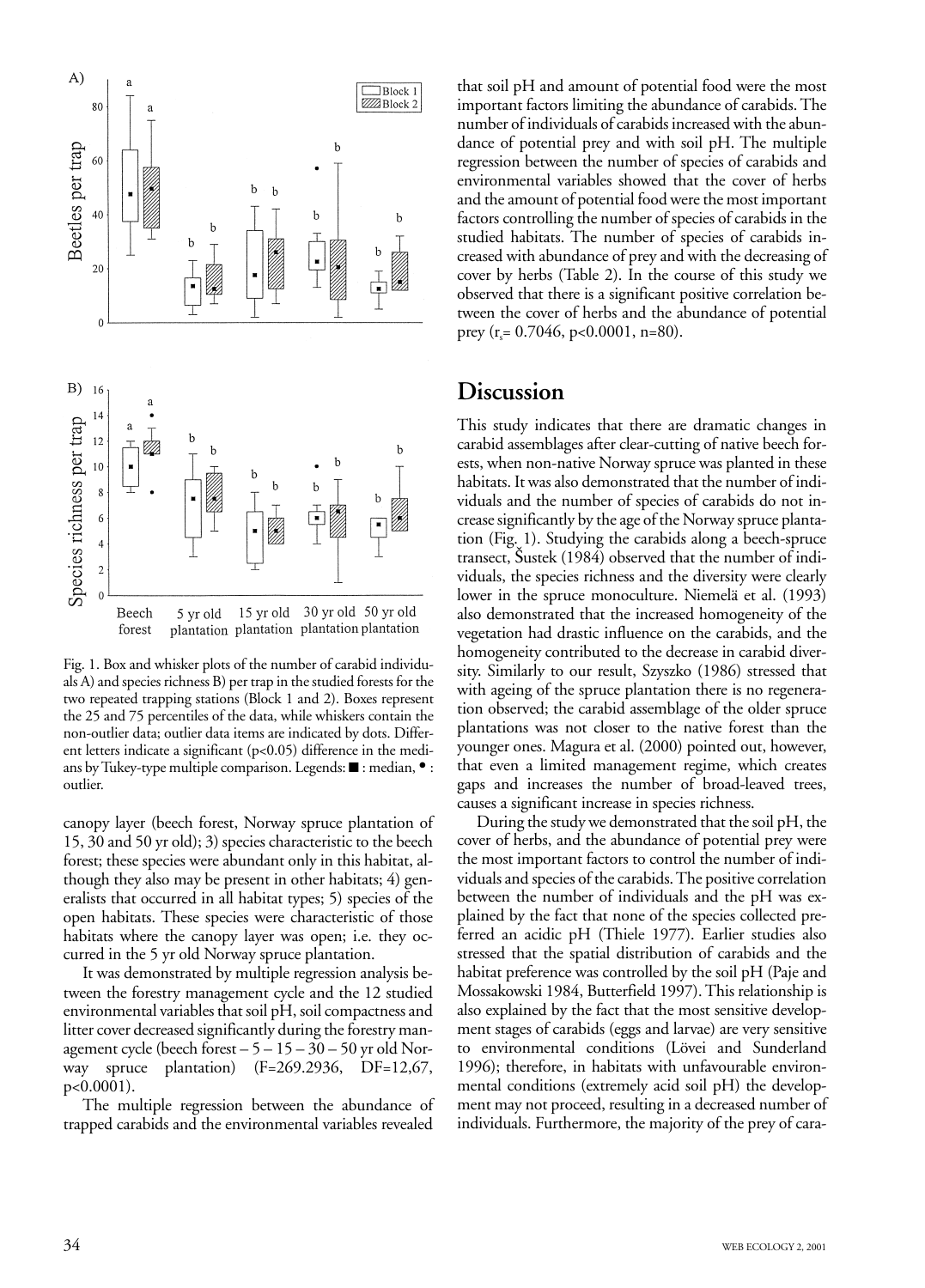Table 1. Two-way indicator table for the species which were present at levels of five or more individuals. The IndVal% column is the species indicator value for the habitat. \*\* indicates a significant (p<0.01), while "ns" not significant IndVal result. Inside columns, the first number is the number of individuals present, and the second one is the number of traps where the species was present in the habitat.

|                                                                             | IndVal<br>$\%$ |       | Beech<br>forest | 5 yr old | 15 yr old<br>spruce plantation | 30 yr old | 50 yr old |
|-----------------------------------------------------------------------------|----------------|-------|-----------------|----------|--------------------------------|-----------|-----------|
| 50 yr old spruce plantation                                                 |                |       |                 |          |                                |           |           |
| Pterostichus oblongopunctatus (Fabr.)                                       | 51.04          | $***$ | 9/8             | 2/1      | 3/2                            | 21/10     | 49/12     |
| Forests with closed canopy (beech forest, 15, 30 and 50 yr old plantations) |                |       |                 |          |                                |           |           |
| <i>Carabus hortensis</i> (Linn.)                                            | 83.64          | $**$  | 57/12           | 3/3      | 81/15                          | 91/16     | 31/13     |
| Beech forest                                                                |                |       |                 |          |                                |           |           |
| Carabus violaceus (Kraatz)                                                  | 76.72          | $**$  | 67/16           | 14/9     | 5/3                            | 5/4       | 9/6       |
| Pterostichus melanarius (Illig.)                                            | 71.95          | $***$ | 118/16          | 13/8     | 46/11                          | 53/11     | 0/0       |
| Aptinus bombarda (Illig.)                                                   | 65.73          | **    | 29/11           | 1/1      | 0/0                            | 0/0       | 1/1       |
| Pterostichus anthracinus (Illig.)                                           | 50.68          | $***$ | 30/10           | 5/5      | 0/0                            | 6/5       | 0/0       |
| Carabus convexus (Fabr.)                                                    | 47.60          | $***$ | 21/11           | 6/2      | 3/3                            | 7/5       | 0/0       |
| Carabus nemoralis (O. F. Müll.)                                             | 44.85          | $**$  | 29/8            | 0/0      | 5/3                            | 3/3       | 2/2       |
| Cychrus caraboides (Linn.)                                                  | 42.19          | $***$ | 11/9            | 0/0      | 0/0                            | 3/2       | 8/6       |
| All habitats                                                                |                |       |                 |          |                                |           |           |
| <i>Abax parallelepipedus</i> (Pill. et Mitt.)                               | 93.75          | ns    | 308/16          | 34/13    | 174/16                         | 139/15    | 38/15     |
| Molops piceus (Panz.)                                                       | 60.00          | ns    | 50/15           | 34/15    | 3/2                            | 0/0       | 79/16     |
| Abax parallelus (Duftschm.)                                                 | 51.25          | ns    | 36/13           | 11/5     | 8/6                            | 52/14     | 4/3       |
| Carabus glabratus (Payk.)                                                   | 40.00          | ns    | 20/11           | 12/8     | 5/5                            | 1/1       | 16/7      |
| 5 yr old spruce plantation                                                  |                |       |                 |          |                                |           |           |
| Harpalus rufipes (De Geer)                                                  | 53.57          | $***$ | 3/3             | 20/9     | 1/1                            | 0/0       | 0/0       |
| Pterostichus niger (Schall.)                                                | 44.28          | $***$ | 3/3             | 37/9     | 23/10                          | 9/6       | 5/4       |
| Carabus coriaceus (Sokol.)                                                  | 38.46          | $**$  | 8/5             | 10/8     | 1/1                            | 1/1       | 2/2       |
| Amara communis (Panz.)                                                      | 25.00          | $***$ | 0/0             | 4/4      | 0/0                            | 0/0       | 0/0       |
| <i>Harpalus latus</i> (Linn.)                                               | 25.00          | $***$ | 0/0             | 4/4      | 0/0                            | 0/0       | 0/0       |
| Platyderus rufus (Duftschm.)                                                | 15.63          | $***$ | 0/0             | 5/3      | 0/0                            | 0/0       | 4/2       |

bids are also very sensitive to soil pH which could further affect the abundance and species richness of carabids.

The negative correlation between the species richness of the carabids and the cover of herbs is somewhat unexpected. It was demonstrated by Niemelä et al. (1994), studying boreal forests, that the decreasing of the cover of herbs resulted in the decreasing of the potential prey abundance, which may result in the decreasing of the number of species and the number of individuals of the carabids. We found significant positive correlation between the cover of herbs and the abundance of potential prey. On one hand there was a direct influence of herbs producing more prey animals. On the other hand, there were indirect effects of herb density and cover: the high density of the herbs decreased the number of species of the carabid assemblage. A dense cover of herbs may prevent the movement and food capture of the forest species, because these species are not adapted to such conditions. Similar arguments were used by Guillemain et al. (1997) explaining that a thick litter layer resulted in a decreased abundance and number of species of the carabids.

Our study implies that the number of individuals and species richness of carabids are determined not only by abiotic environmental factors, like soil pH and cover of herbs but also by biotic factors, like the abundance of the carabids' prey. The significant effect of prey availability on carabids has been emphasised only recently (Guillemain et al. 1997). It stresses the importance of a synthesis in carabid ecology, which integrates the influence of biotic and abiotic ecological factors on carabids. A uniform resource distribution over time with a higher abundance of prey, through the smaller resource-overlap and the decreased intra- and interspecific competition (Loreau 1990), may explain the observed significant positive correlations. These relationships may be rather complex. The carabid larvae may be more specialized with respect to diet than the adults (Thiele 1977). Moreover, competitive invertebrates, like Chilopoda or Opiliones, might have influence on the composition of carabid assemblages.

The characteristic species groups of carabids have different environmental preferences. The 5 yr old Norway spruce plantation was characterised by species which prefer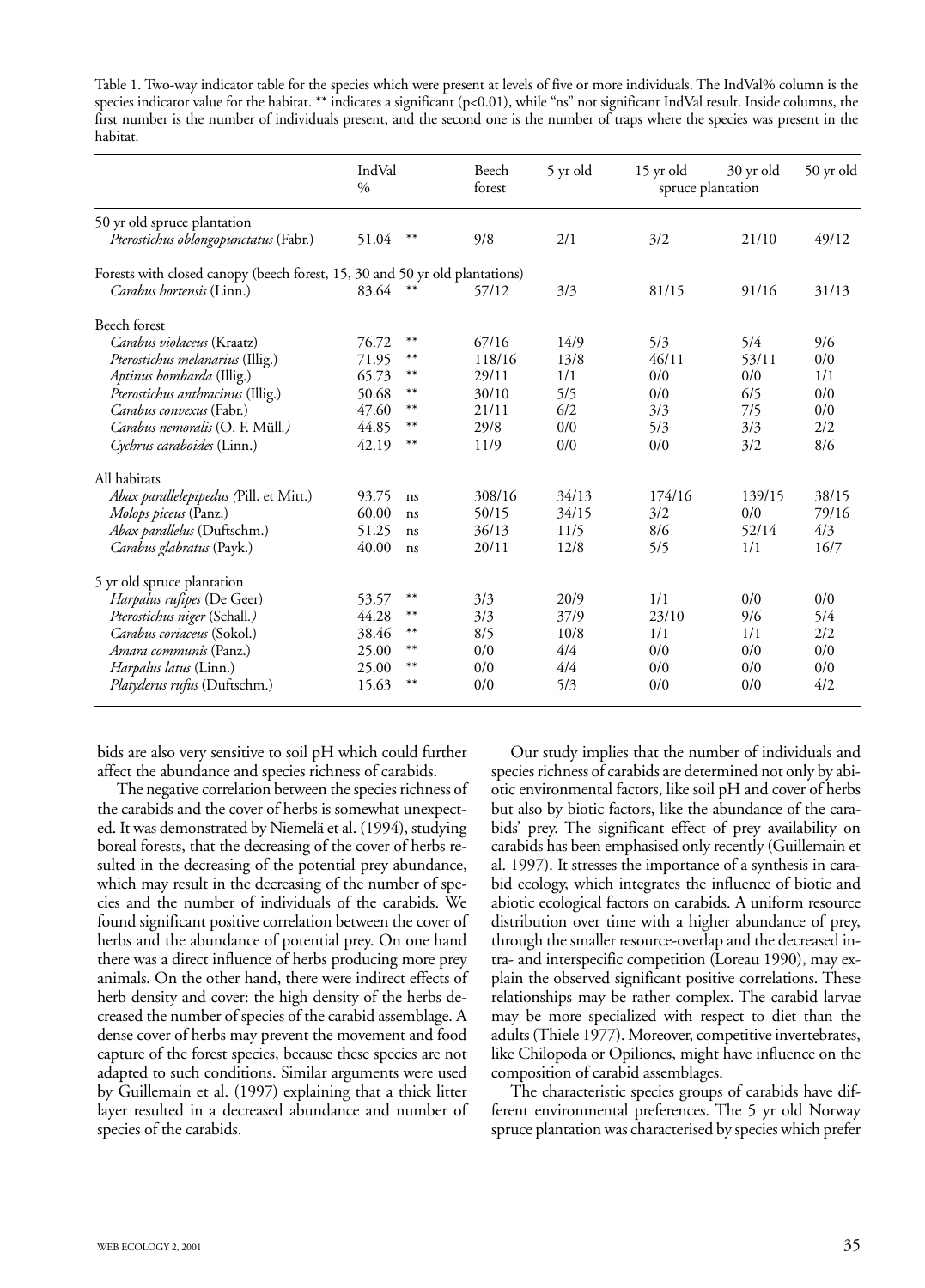Table 2. Relationship between the number of individuals, the number of species per trap and the studied environmental variables by multiple linear regression. "ns" : not significant, \* : p<0.05 and \*\*\* : p<0.001.

| F                         | Number of<br>individuals | Number of<br>species |
|---------------------------|--------------------------|----------------------|
|                           | 10.3404                  | 11.1902              |
| DF                        | 12,67                    | 12,67                |
| $r^2$                     | 0.6494                   | 0.6671               |
| p<                        | 0.0001                   | 0.0001               |
| Soil temperature          | ns                       | ns                   |
| Surface air temperature   | ns                       | ns                   |
| Relative air humidity     | ns                       | ns                   |
| Soil pH $(24.5^{\circ}C)$ | $+^*$                    | ns                   |
| Soil compactness          | ns                       | ns                   |
| CaCO content of soil      | ns                       | ns                   |
| Organic content of soil   | ns                       | ns                   |
| Cover of leaf litter      | ns                       | ns                   |
| Cover of herbs            | ns                       | _*                   |
| Cover of shurbs           | ns                       | ns                   |
| Canopy cover              | ns                       | ns                   |
| Number of carabid prey    | $+***$                   | $+***$               |

the partially open habitats and the microclimatic conditions of these open habitats (*Harpalus rufipes*, *Pterostichus niger*, *Carabus coriaceus*, *Amara communis*, *Harpalus latus*, *Platyderus rufus*). These species usually disappear by the time of the closure of the canopy or have fallen in abundance. Baguette and Gérard (1993) also published data on the abundance of carabid species in spruce plantations of different ages, and they also found the following species characteristic for the young plantation: *Pterostichus niger*, *Amara communis*, and *Harpalus latus*. In our study *Carabus coriaceus* was characteristic of the 5 yr old plantation, while Baguette and Gérard (1993) found it characteristic of old plantations. However, it was also frequent in the beech forest, suggesting that this species survives in the young plantation after the clear-cutting. Niemelä et al. (1993) and Spence et al. (1996) also reported that forest specialist species may survive in lodgepole pine *Pinus concordata* – white spruce plantations *Picea glauca*.

The forest specialist species characteristic of the beech forest (see Table 1) require the microclimatic conditions specific to the forests with closed canopy, therefore they also appeared in the plantations where the canopy was closed. Generalists of closed forests also require a closed canopy regardless of the species of the canopy layer.

The result of the indicator species analysis showed that the species composition of the carabid assemblages changed significantly during the forestry management cycle: 1) the clear-cutting of the natural forest and the plantation of the Norway spruce monoculture resulted in the complete disappearance or a dramatic reduction of the number of individuals of the characteristic species of the

native beech forest. 2) In the young plantation with open canopy layer there were species typical of the open habitats. They either disappeared after the closure of the canopy or remained with abundance reduced significantly. 3) In the older monocultures only habitat generalists and closedcanopy forest generalists occurred. We would like to stress that in these areas we did not find there any species characteristic of the closed-canopy Norway spruce plantations. It may be explained by the fact that Norway spruce is not native in Hungary. It was in the 50 yr old plantation, where *Pterostichus oblongopunctatus* was most frequent. This species is a typical generalist species in the forests of Hungary; high abundance in the old Norway spruce plantation is explained by the fact that it tolerates the rather acid soils, as was demonstrated by laboratory experiments (Paje and Mossakowski 1984).

The changes in the species composition of the carabids during a forestry management cycle are similar to those observed by Niemelä et al. (1993, 1994). Studying mature lodgepole pine – white spruce forest and five age categories of the forest developed after the clear-cutting they concluded that: 1) mature forest specialists disappear from the young forest or their abundance decreases heavily, 2) after clear-cutting, the number of individuals of the species characteristic of the open habitats increases in the young forests, 3) the changes do not influence significantly the forest generalists. These conclusions were supported by a great many other field studies (Šustek 1981, Magura et al. 1997).

The plantation of non-native species (so-called introduced patch, see Forman and Godron 1986) may cause serious damage to the native fauna through the elimination of the original habitats. They also may cause problems in an indirect way through fragmentation (Niemelä et al. 1993, 1994). Our studies demonstrated that the clear-cutting of the native beech forest and the plantation of Norway spruce monocultures in these areas resulted in a dramatic change in the environmental factors. The number of species, the number of individuals and the composition of the carabid assemblages also changed significantly. The changes in the carabid assemblages can be explained by the changes of abiotic and biotic factors, which control the distribution and composition of carabids. Our results demonstrated that the number of individuals and the number of species of the carabid assemblages did not increase significantly with the age of the plantation. The composition of the carabid assemblages of the old plantations were not closer to the native beech forest than to that of the younger ones. During the studied forestry management cycle there is no regeneration of the carabid assemblages. It means that the regeneration of the native carabid assemblages need active nature management. Magura et al. (2000) showed that creating gaps in the Norway spruce plantations and facilitating the re-establishment of the native herbs and shrubs enhances the regeneration of the native carabid assemblage.